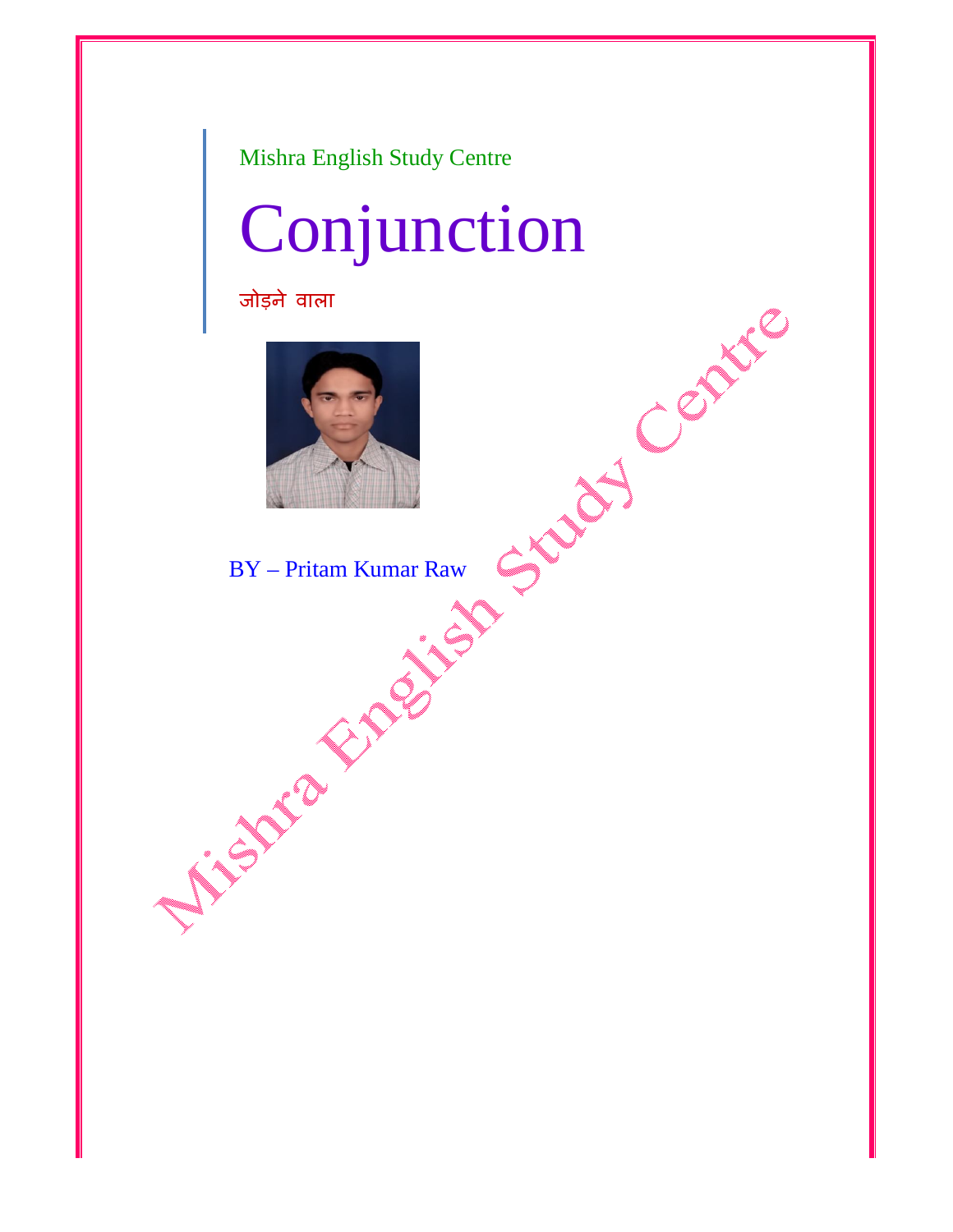Conjunction is a joining word it joints two Words, Phrases or Sentences together. Ex.:- Ram and Shyam are very laborious.

According to uses Conjunction can be divided into three Parts.

- 1. Co-Ordinating Conjunction
- 2. Sub-Ordinating Conjunction
- 3. Co-Relative Conjunction
- Co-Ordinating Conjunction A Conjunction that joints two same kinds of Parts of Speech or Sentences is called "Co-Ordinating Conjunction".

Ex.:- And, Or, As well as, But, Yet …etc.

Ex.:- Ram and Ravan were great.

N Conj. N

Note – ध्यान रहे कि इसके तहत Noun तथा Pronoun को एक ही श्रेणी में रखा जा सकता

Ex.:- You and Ram can solve this Question.

 $\bullet$  Sub-Ordinating Conjunction – A Conjunction that joints two different kinds of Parts of Speech or Sentences is called "Sub-Ordinating Conjunction". Ex.:- That, If, Whether, Unless, Until …etc.

Ex.:- Ram said that he would buy a new car.

Main Clause Conj. Sub-Ordinate Clause

 $\bullet$  Co-Relative Conjunction – A Conjunction that comes in pair to join two same kinds of Parts of Speech or Sentences is called "Co-Relative Conjunction".

Ex.:- Either …. Or, Neither …. Nor, Not only …. But also …etc.

Ex.:- He can neither sing nor dance.

Conj. V1 Conj. V1

# \* Uses of Conjunction >

## $\div$  Since / Because –

| $Because - (a$ योंकि                           |
|------------------------------------------------|
| $\div$ It also shows the reason for an Action. |
| ❖ It comes amid the Sentence.                  |
| $\div$ It gets Structure – Result + Reason.    |
| Ex.:- He could not attend the class because he |
| was late.                                      |
|                                                |

Note – आर्म रहे कि Because of (के कारण से) का प्रयोग वाक्य के शुरुआत अथवा बीच में दोनों ही स्थानों पर हो सकता है, साथ ही Because के बाद एक पूरा $\,$ Sentence आता है, जबकि Because of के बाद Noun / Pronoun अथवा Gerund का प्रयोग किया जाता हैं। Ex.:- Because of Poverty he could not give you money.

## When / While –

| $When - (\overline{d}$                                                      | $While - (35)$                                                                |
|-----------------------------------------------------------------------------|-------------------------------------------------------------------------------|
| $\div$ It comes to show condition for the Actions<br>that run in different. | $\div$ It comes to show condition for the<br>Actions that run simultaneously. |
| <b>Ex.:-</b> You will go, when he comes.                                    | Ex.:- She was dancing, while I was singing.                                   |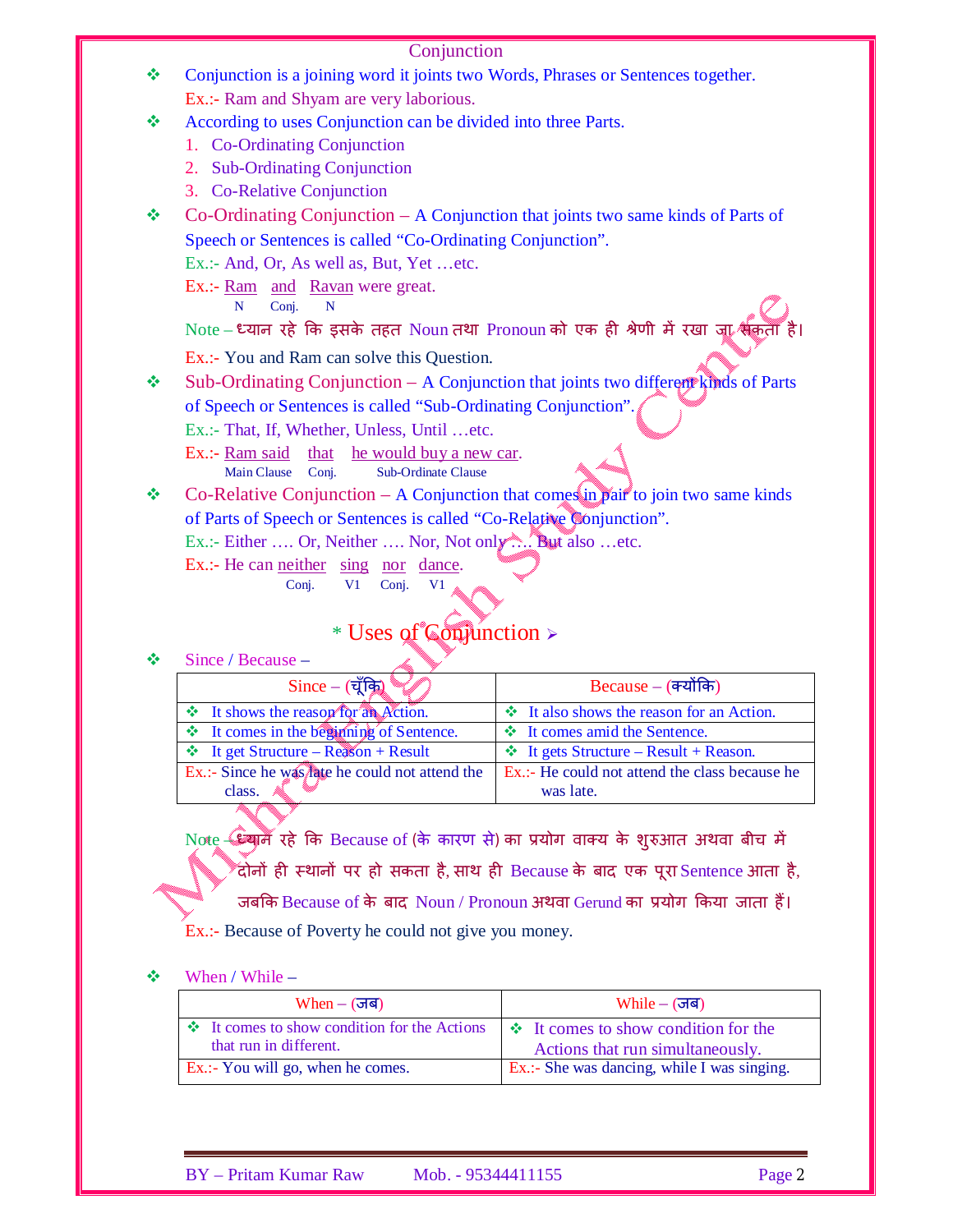$\mathrm{Note-}\varepsilon$ यान रहे कि विरोधाभाष को दर्शाने के लिए 'जबकि' के अर्थ में भी while का प्रयोग

किया जाता हैं।

Ex.:- I bought a new car while Raju bought an old one but he is in Profit.

 $\div$  But / Yet

| DUL/ICL-                                                                                                                      |                                                          |
|-------------------------------------------------------------------------------------------------------------------------------|----------------------------------------------------------|
| <b>But</b>                                                                                                                    | Yet                                                      |
| It comes to show opposition between two<br>❖                                                                                  | It comes to show opposition between two<br>❖             |
| Nouns, Pronouns, Adjective & Adverb.                                                                                          | Verbs.                                                   |
| Ex.:- Ram is a dancer, yet Sita is a Singer. - $\star$                                                                        | Ex.:- He earns much <u>but</u> does not spend. - $\star$ |
| Ram is a dancer, but Sita is a Singer. - $\checkmark$                                                                         | He earns much yet does not spend. $-\checkmark$          |
| As soon as $ (\overrightarrow{\sigma}$ योंही                                                                                  |                                                          |
| It comes in Affirmative sense.                                                                                                |                                                          |
| It can be used with any kind of Tenses.<br>2.                                                                                 |                                                          |
| It gets Affirmative Structure after itself.<br>3.                                                                             |                                                          |
| Note – ध्यान रहे कि as soon as के condition के साथ then अथवा than का प्रयोग नहीं होता।                                        |                                                          |
| Ex.:- As soon as I reached there than they called me on the stage.<br>As soon as I reached there they called me on the stage. | $(\mathbf{x})$<br>$(\checkmark)$                         |
| No Sooner  than $ (\overrightarrow{\sigma} \overrightarrow{d} \overrightarrow{\sigma})$                                       |                                                          |
| It comes in Negative Sense.                                                                                                   |                                                          |
| It comes in only Past Tense.<br>2.                                                                                            |                                                          |
| 3. It gets Interrogative Structure after itself.                                                                              |                                                          |
| Note - ध्यान रहे कि इसके Condition के लिए than का प्रयोग किया जाता है।                                                        |                                                          |
| Ex.:- No sooner I reached there than they called me on the stage.                                                             | $(\mathbf{x})$                                           |
| No sooner did I reach there than they called me on the stage.                                                                 | $(\checkmark)$                                           |

# $\cdot$  If / Whether –

| $\boldsymbol{\mathrm{If}} - \boldsymbol{\mathrm{(}\mathrm{u}\mathrm{r}}$ ट                                                      | Whether – $(\overline{u}$ दि / चाहे या)                                                                                                    |
|---------------------------------------------------------------------------------------------------------------------------------|--------------------------------------------------------------------------------------------------------------------------------------------|
| As Conjunction it comes to arise<br>Question.                                                                                   | ❖ As Conjunction it also comes to arise<br><b>Question.</b>                                                                                |
| <b>*</b> It arises a doubt full Question.<br>$Ex\$ : He asked me, if I go to Delhi.<br>Note > ध्यान रहे कि Doubt full Sense में | <b>↓</b> It can be used for any kind of Question.<br>Ex.:- He asked me whether I do this work.<br>Note - ध्यान रहे कि दुविधा जनक बातों में |
| अथवा Doubt दर्शाने वाले शब्दों के साथ<br>'If' का प्रयोग नहीं होता।                                                              | 'Whether' आता है, 'If' नहीं।<br>Ex.:- I can't conform, if he will come                                                                     |
| Ex.:- I can't say / I can't conform / I have<br>doubt / I am in dilemma.                                                        | today. $-$ ( $\star$ )<br>$\Rightarrow$ I can't conform, whether he will<br>come today. $-(\checkmark)$                                    |
| $\cdot \cdot$ It comes to show conditions.<br>Ex.:- If he comes you will go.                                                    | ❖ It comes to show dilemma.<br>Note – ध्यान रहे कि इस अवस्था में                                                                           |
|                                                                                                                                 | "Whether  Or" का प्रयोग होता है।<br>Ex.:- I don't know whether he will go or<br>stay today.                                                |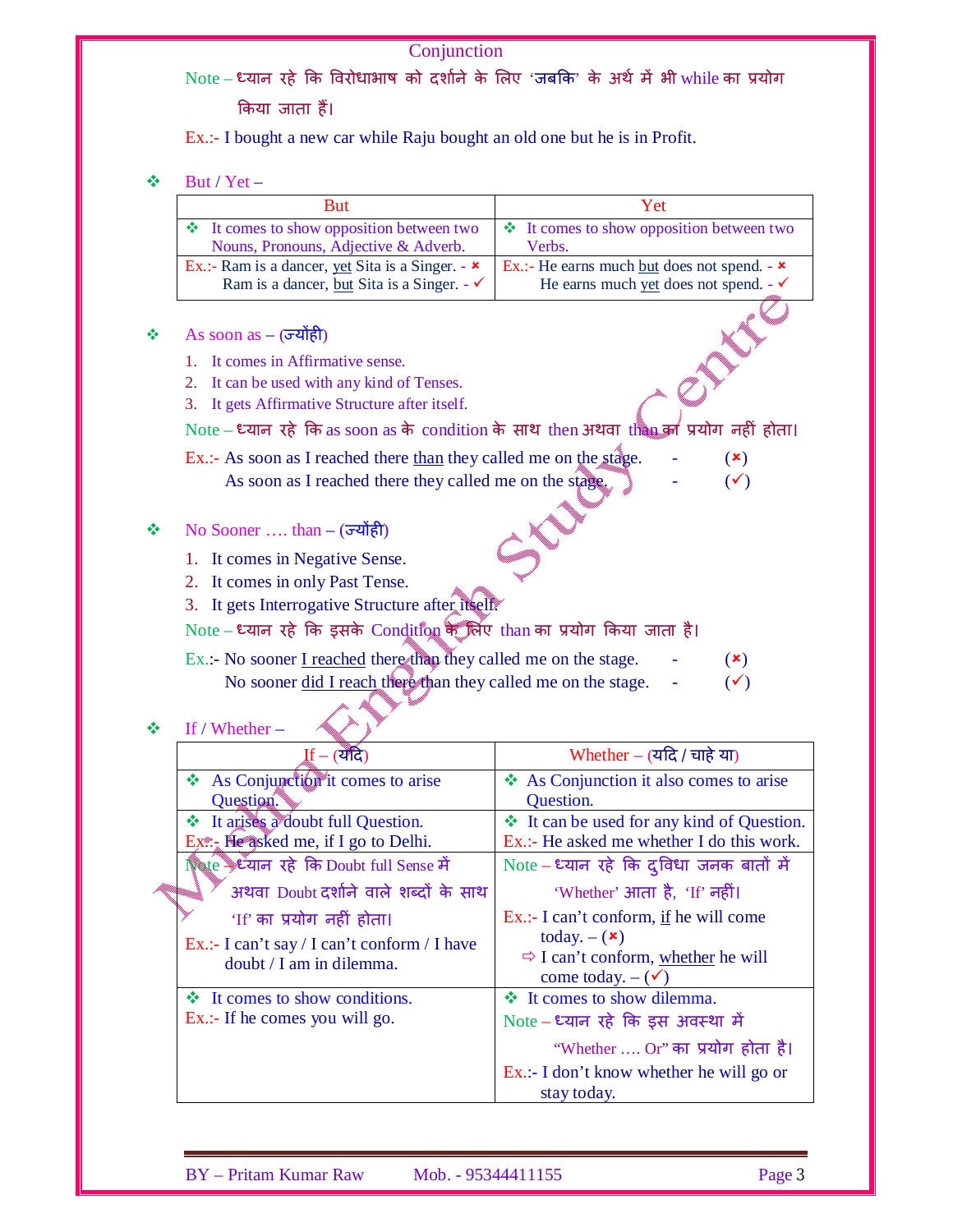|    | Conjunction                                                                      |                                                                     |
|----|----------------------------------------------------------------------------------|---------------------------------------------------------------------|
| A. | As / Like $-$                                                                    |                                                                     |
|    | $As - ($ के जैसा / के समान)                                                      | Like – (के जैसा / के समान)                                          |
|    | ❖ It comes to show -                                                             | ❖ It also comes to show -                                           |
|    | "Semblance + Connection"                                                         | "Semblance + Connection"                                            |
|    | $\triangleleft$ As + Subjective Case                                             | $\triangleleft$ Like + Objective Case                               |
|    | $\triangleleft$ As + Subjective Case + Verb, finishes                            | $\triangleleft$ Like + Objective Case can finish a                  |
|    | a Sentence.                                                                      | Sentence.                                                           |
|    | Ex.:- He is speaking as I speak.                                                 | Ex.:- He is speaking like me.                                       |
|    | Note $- As + Like$ , can be used.<br>Ex.:- He is singing as like me.             | Note – Like + as, can't be used.                                    |
|    | * ध्यान रहे कि किसी की समरूपता दर्शाने                                           |                                                                     |
|    |                                                                                  |                                                                     |
|    | हेतुः As का प्रयोग बिना Verb का होता है।                                         |                                                                     |
|    | Ex.:- He was invited as chief guest.                                             |                                                                     |
| ❖  | Due to $/$ In order to $-$                                                       |                                                                     |
|    | Due to – (के कारण से)                                                            |                                                                     |
|    |                                                                                  | In order to $($ के ठूददेश्य से)                                     |
|    | <b>↓</b> It comes to show the reason for an<br>Action.                           | ❖ It comes to show the target of an<br>$Action_{\&}$                |
|    | Generally it comes amid the Sentence.                                            | ❖ It can be used either in the beginning of                         |
|    |                                                                                  | Sentence or amid the Sentence.                                      |
|    | ❖ It gets a Noun / Pronoun or Gerund                                             | $\cdot \cdot \cdot$ Legers $N1$ after itself.                       |
|    | after itself.                                                                    |                                                                     |
|    | Note – ध्यान रहे कि 'Due to' के ही स्थान                                         | $Ex.$ : I am going to Delhi in order to                             |
|    | पर इसी के अर्थ में 'Owing to' का                                                 | getting a Job. $-$ ( $\star$ )                                      |
|    | प्रयोग भी होता है, इसका प्रयोग विक्रय                                            | $\Rightarrow$ I am going to Delhi in order to get a<br>$Job. - (v)$ |
|    | के शुरुआत अथवा बीच मे <del>ं क</del> हीं भी हो                                   |                                                                     |
|    | सकता है।                                                                         |                                                                     |
|    | Ex.:- (a) He was chided due to coming                                            |                                                                     |
|    | late. $-(\sqrt{\mathcal{L}})$                                                    |                                                                     |
|    | (b) Owing to coming late he was                                                  |                                                                     |
|    | chided in the class. $-(\checkmark)$                                             |                                                                     |
|    |                                                                                  |                                                                     |
| ❖  | And - It comes to joint two Parties having the same Importance.                  |                                                                     |
|    | Ex.:- Ram and Ravan were great.                                                  |                                                                     |
| ❖  | As well as - It comes to joint two Parties having different Importance.          |                                                                     |
|    | <b>Ex.</b> Ram as well as Ravan was great.                                       |                                                                     |
|    | Note – ध्यान रहे कि इसके तहत जुड़ने वाले प्रथम-पक्ष का महत्व ज्यादा और दवितीय का |                                                                     |
|    | कम होता है।                                                                      |                                                                     |
| ❖  | $Or - It comes to select either of the given two Options.$                       |                                                                     |
|    | Ex.:- Do or die.                                                                 |                                                                     |
| ❖  | $Unless / Until - ( जब तक कि नहीं)$                                              |                                                                     |
|    |                                                                                  |                                                                     |
|    | Unless<br>Its condition depends on another Action.<br>❖                          | Until<br>State Its condition depends on the Period of an            |
|    |                                                                                  | Action.                                                             |
|    | It comes in Negative sense.<br>❖                                                 | <b>*</b> It also comes in Negative sense.                           |

BY – Pritam Kumar Raw Mob. - 95344411155 Page 4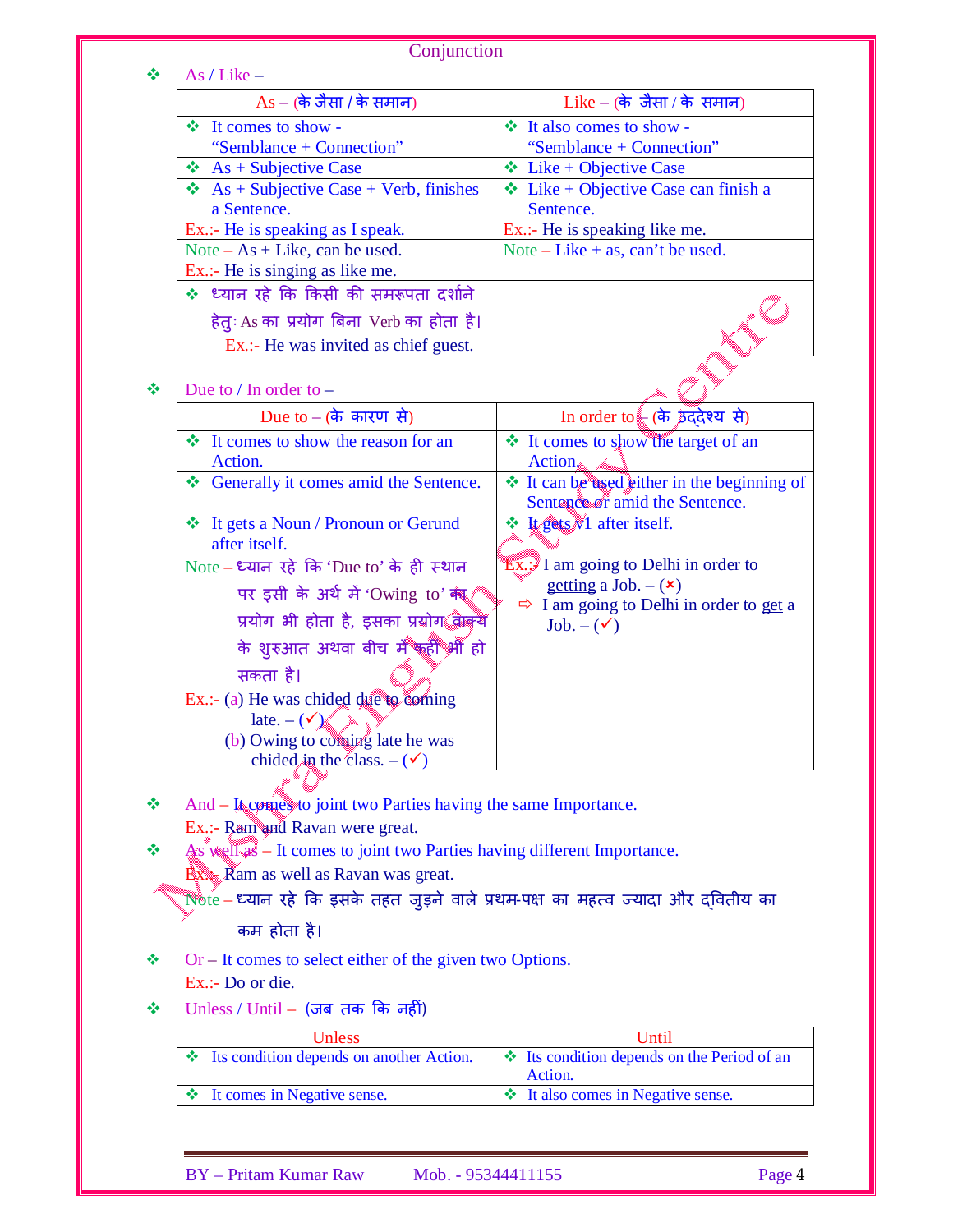Note – ध्यान रहे कि Unless / Until के तुरंत बाद वाले भाग में गलती से भी No, Not तथा

Never का प्रयोग नहीं होता।

Ex.:- (a) You will not pass unless you <u>don't</u> study.  $-(\star)$ 

- $\Rightarrow$  You will not pass unless you study.  $-(\checkmark)$
- (b) You will not go until he <u>does not</u> come.  $-$  ( $\star$ )
- $\Rightarrow$  You will not go until he comes.  $-$  ( $\checkmark$ )

## $\clubsuit$  As long as / Till – (तब, जब - तक)

| As long as                                                                                           |                                                               |
|------------------------------------------------------------------------------------------------------|---------------------------------------------------------------|
| $\cdot$ Its condition depends on the Period of $ \cdot\rangle$ Its Action depends on a certain time. |                                                               |
| an another Action.                                                                                   |                                                               |
| * You can stay here till I am here.<br>$- x$                                                         | * You can stay here as long as $\overline{\text{Monday}}^2$ × |
| * You can stay here as long as I am here. $-\checkmark$                                              | * You can stay here till Monday                               |

|   | * Order of Conjunction $\triangleright$               |                |
|---|-------------------------------------------------------|----------------|
| ❖ | Either gets relative 'or' not 'nor'.                  |                |
|   | Ex.:- Either Ram nor Shyam will go in the Party.      | $(\star)$      |
|   | Either Ram or Shyam will go in the Party.             | $(\checkmark)$ |
| 榛 | Neither gets relative 'nor' not 'or'.                 |                |
|   | Ex.:- You can neither sing or dance.                  | $(\mathbf{x})$ |
|   | You can neither sing nor dance.                       | $(\checkmark)$ |
| ❖ | Not either gets relative 'or' not 'nor'.              |                |
|   | Ex.:- I shall not either sing nor dance.              | $(\mathbf{x})$ |
|   | I shall not either sing $or$ dance.                   | $(\checkmark)$ |
| ❖ | No / Not / Neither get relative 'or' not 'nor'.       |                |
|   | Ex.:- I have no car <u>nor</u> jeep.                  | $(\mathbf{x})$ |
|   | I have no car or jeep.                                | $(\checkmark)$ |
| ÷ | Whether gets relative ' $\alpha$ ' not 'nor / and'.   |                |
|   | Ex.:- I don't know whether he will go and stay today. | $(\mathbf{x})$ |
|   | I don't know whether he will go or stay today.        | $(\checkmark)$ |
| ❖ | Seldom or never is used, not Seldom or ever.          |                |
|   | Ex.:- I have seldom or ever the visited the Taj.      | $(\mathbf{x})$ |
|   | Khaye seldom or never the visited the Taj.            | $(\checkmark)$ |
| ÷ | Seldom if ever is used, not Seldom if never.          |                |
|   | Ex Have you seldom if never visited the Taj.          | $(\mathbf{x})$ |
|   | Have you seldom if ever visited the Taj.              | $(\checkmark)$ |
| ❖ | Without or ever is used, not Without or never.        |                |
|   | Ex.:- Have you without or never visited the Taj?      | $(\mathbf{x})$ |
|   | Have you without or <u>ever</u> visited the Taj?      | $(\checkmark)$ |
| 榛 | Both gets relative and not as well as / or.           |                |
|   | Ex.:- He speaks both Hindi as well as English.        | $(\mathbf{x})$ |
|   | He speaks both Hindi and English.                     | $(\checkmark)$ |
| ≪ | Between gets relative and, not as well as / or.       |                |

Ex.:- I was sitting between Mohan <u>as well as</u> Sohan.  $\qquad \qquad$  ( $\star$ ) I was sitting between Mohan  $\underline{\text{and}}$  Sohan.  $\qquad \qquad$  ( $\check{\checkmark}$ )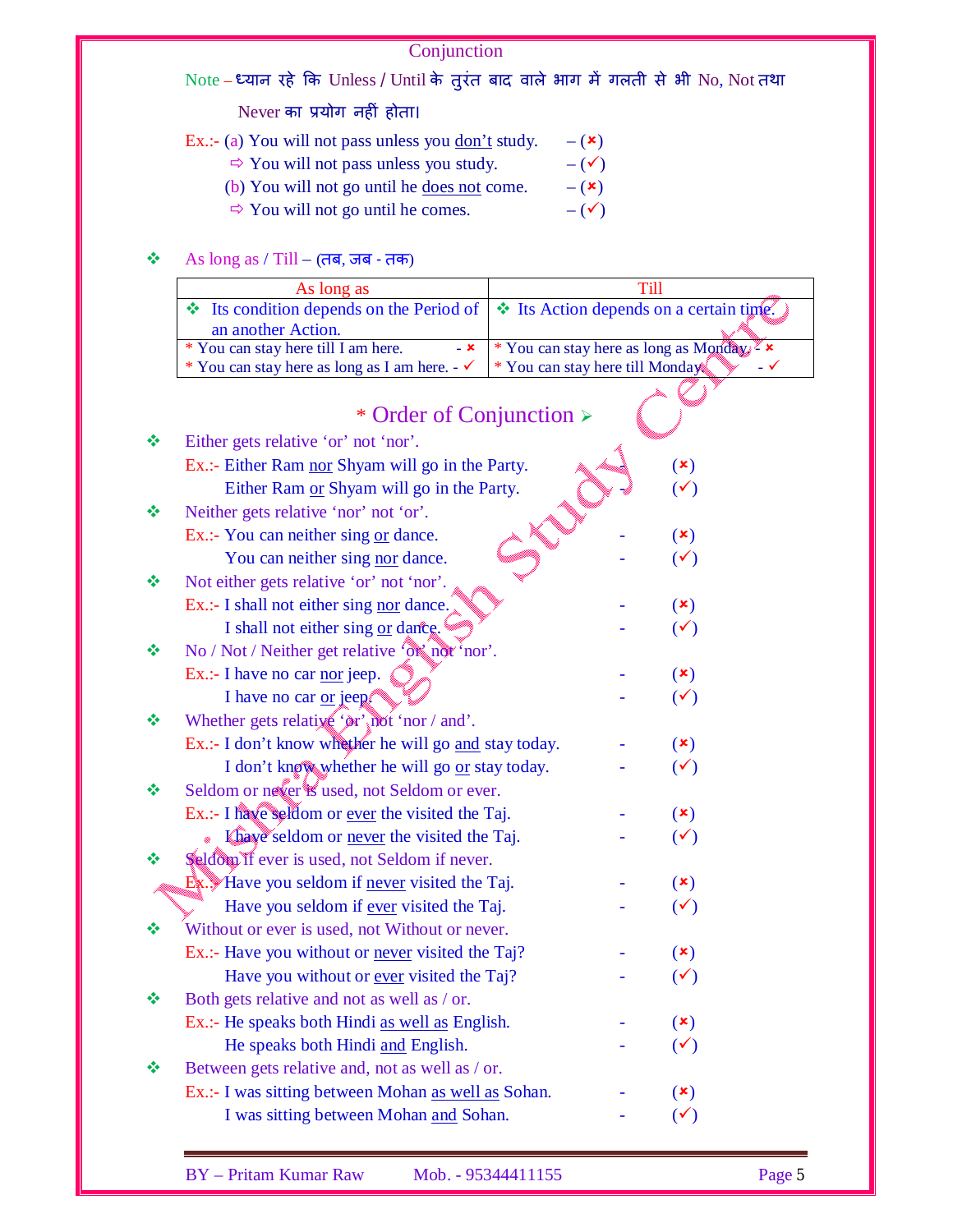|   | Conjunction                                                                                                                              |                                  |
|---|------------------------------------------------------------------------------------------------------------------------------------------|----------------------------------|
| ❖ | Reason gets relative why, not that.                                                                                                      |                                  |
|   | Ex.:- This is the reason that he does not attend the class.                                                                              | $(\mathbf{x})$                   |
|   | This is the reason why he does not attend the class.                                                                                     | $(\checkmark)$                   |
| ❖ | Doubt / Doubtful matter gets relative whether, not if.                                                                                   |                                  |
|   | Ex.:- I have doubt if he will join the Party.                                                                                            | $(\mathbf{x})$                   |
|   | I have doubt whether he will join the Party.                                                                                             | $(\checkmark)$                   |
| ❖ | As gets relative as, not so.                                                                                                             |                                  |
|   | Ex.:- Ram is as smart so Shyam.                                                                                                          | $(\mathbf{x})$                   |
|   | Ram is as smart as Shyam.                                                                                                                | $(\checkmark)$                   |
| ❖ | So gets relative as, not so.                                                                                                             |                                  |
|   | Ex.:- Ram is not so smart so Shyam.                                                                                                      | $(\mathbf{x})$                   |
|   | Ram is not so smart as Shyam.                                                                                                            | $(\checkmark)$                   |
| ❖ | No one / No body / Nothing gets relative but, not yet.                                                                                   |                                  |
|   | Ex.:- I have nothing yet a pen.                                                                                                          |                                  |
|   | I have nothing but a pen.                                                                                                                |                                  |
| ❖ | Through / Although / As though / Even though etc. gets relative yet, not but.                                                            |                                  |
|   | Ex.:- Through he is laborious, but he can't qualify the exam. $\triangleleft$<br>Through he is laborious, yet he can't qualify the exam. | $(\mathbf{x})$<br>$(\checkmark)$ |
| ❖ | No, only gets relative but also, not and also / yet also.                                                                                |                                  |
|   | Ex.:- Ram is not only smart yet also Intelligent.                                                                                        | $(\mathbf{x})$                   |
|   | Ram is not only smart but also Intelligents                                                                                              | $(\checkmark)$                   |
| ❖ | No sooner gets relative than, not when / before.                                                                                         |                                  |
|   | Ex.:- Ram is no sooner did he play cricket when Raju came. -                                                                             | $(\mathbf{x})$                   |
|   | Ram is no sooner did he play cricket than Raju came.                                                                                     | $(\checkmark)$                   |
| ❖ | Rather gets relative than, not then.                                                                                                     |                                  |
|   | Ex.:- I have nothing rather then a pen.                                                                                                  | $(\mathbf{x})$                   |
|   | I have nothing rather than a pen.                                                                                                        | $(\checkmark)$                   |
| ❖ | Hardly / Scarcely and Barely get relative when / before, not than or then.                                                               |                                  |
|   | Note - ध्यान रहे कि इनके) तुरंत बाद Past Tense का Interrogative Structure होना चाहिए।                                                    |                                  |
|   | Ex.:- Hardly had I gone there than they left the Room.                                                                                   | $(\mathbf{x})$                   |
|   | Hardly had <i>I</i> gone there when they left the Room.                                                                                  |                                  |
|   |                                                                                                                                          |                                  |
|   | * Some Special form of Conjunction >                                                                                                     |                                  |
| ❖ | ध्यान रहे कि यदि If / when / as soon as / as long as etc. के तहत Condition का भाव                                                        |                                  |
|   | दर्शाया जाए, तो इनमे Then अथवा Than नहीं आता।                                                                                            |                                  |
|   |                                                                                                                                          |                                  |
|   | $\mathbf{\hat{E}}$ x.:- When he comes then you will go.                                                                                  | $(\mathbf{x})$                   |
|   | When he comes you will go.                                                                                                               | $(\checkmark)$                   |
| ❖ | ध्यान रहे कि यदि If, As if, It is high time, Though, All though, As though, Even though,                                                 |                                  |
|   | I wish  etc. के तहत Imagination का भाव व्यक्त हो, तो इनके तुरंत बाद आने वाला                                                             |                                  |
|   | Subject, were / v2 होना चाहिए।                                                                                                           |                                  |
|   | Ex.:- I wish! I were a bird.                                                                                                             |                                  |
|   |                                                                                                                                          |                                  |